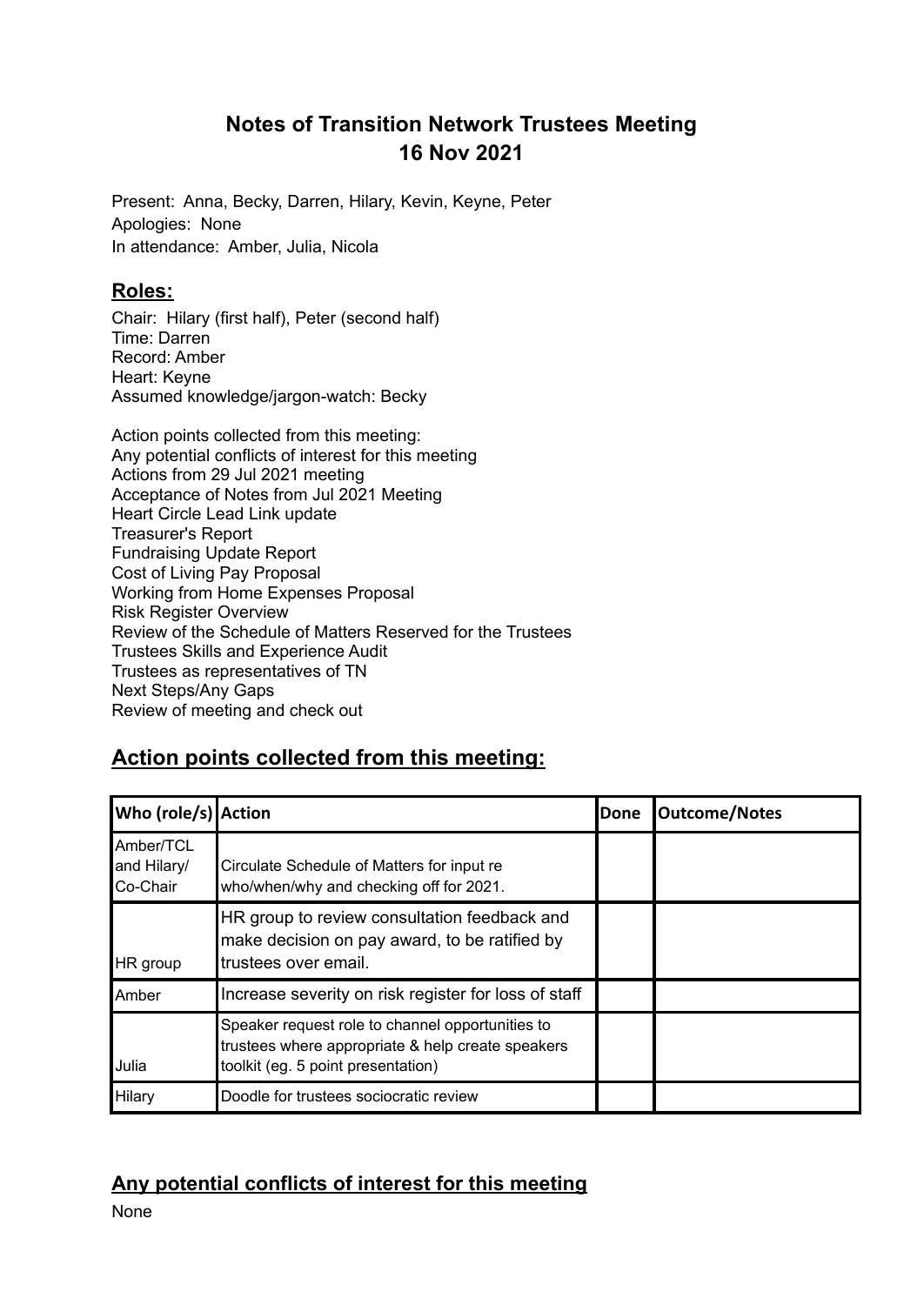# **Actions from 29 Jul 2021 meeting:**

| Who (role/s) Action     |                                                                                                                                                                                                                                                          | Done | <b>Outcome/Notes</b>                                                                                   |
|-------------------------|----------------------------------------------------------------------------------------------------------------------------------------------------------------------------------------------------------------------------------------------------------|------|--------------------------------------------------------------------------------------------------------|
| Nicola<br>(Fundraising) | Arrange meeting with our main funder for the autumn<br>re future funding                                                                                                                                                                                 | Done | 11th and 29th October                                                                                  |
| TCL                     | 'Risk register for Seed Funding' to be represented<br>within a new line on the Risk Register.                                                                                                                                                            | Done |                                                                                                        |
| Darren                  | Proposal re cost of living award to go to Trustees<br>ahead of wider staff group (for feedback/comments<br>$etc.$ )                                                                                                                                      | Done | Information going to HR<br>decision-making group so<br>they can run a consultation<br>with staff team. |
| Becky                   | Set up meeting between Becky and Comms circle re<br>Patreon (content creation)                                                                                                                                                                           | Done |                                                                                                        |
| <b>TCL/Amber</b>        | Additional comments from Darren and Keyne will be<br>incorporated and then policy re-circulated via email<br>for final approval (previous comments have been<br>incorporated).                                                                           | Done |                                                                                                        |
| <b>TCL/Hilary</b>       | Review of Schedule of Matters reserved for Trustees -<br>not covered this time, put high up on agenda for next<br>time (Nov).<br>Meeting between Amber and Hilary re some of the<br>items on schedule of matters to make a proposal for<br>next meeting. |      | In progress                                                                                            |
| Sam                     | Add prospective trustees to Slack channel                                                                                                                                                                                                                | Done |                                                                                                        |

# **Acceptance of Notes from 29 Jul 2021 Meeting**

Link to notes here. Notes accepted.

# **Heart Circle Lead Link update**

See Heart Circle Lead Link Update Nov 2021.

Discussion/resources shared on Transformative Governance work:

- Forum for the Future + BRAP + other groups. Lankelly Chase has been very instrumental as well as being part of this collective group. Contact Sarah for more info. Further reading - Miro board from the Transformational Governance conversations: https://miro.com/app/board/o9J\_ICEKVpM=/ & the Notion site is very comprehensive on the TG work.
- Deborah and Sarah are offering a learning session on proposal/ policy creation in shared governance. This could be a subject of interest for staff as well as trustees.

### **Finance**:

See TN Reserves - 16.11.21.docx

Two updates: Nigel recalculated that our expected level of unrestricted reserves increased from approx 111k to 121k.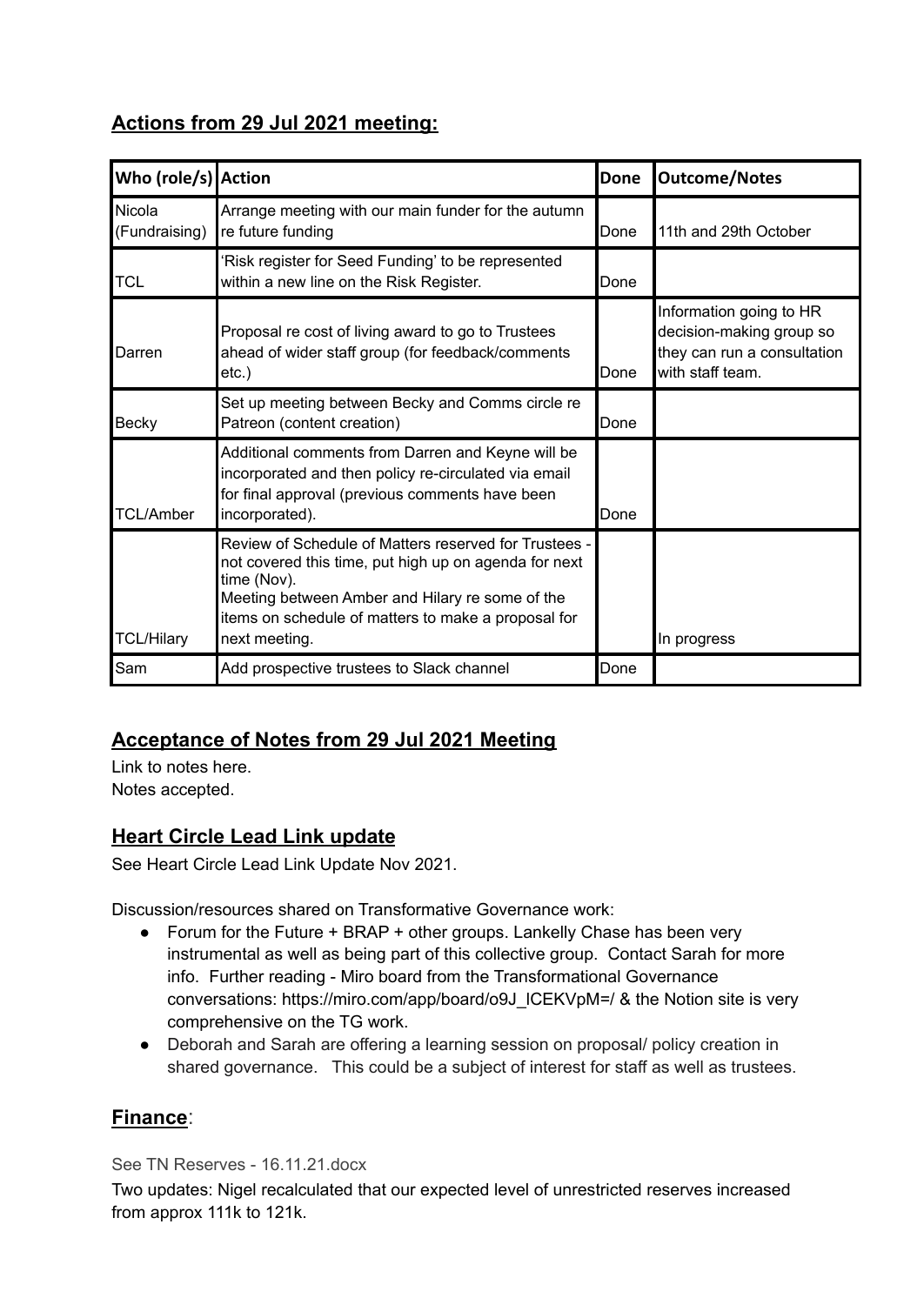Reserves: This paper is not a formal proposal but to start process of thinking about our reserves levels going forward, particularly heading towards Jan strategy gathering and thinking about fundraising. Paper to reflect on what we're trying to hold our reserves for, and questions to hold in mind for the future.

## **Treasurer's Report** [Darren]

See Treasurer's Report - Nov 2021

### **Fundraising Update Report** [Nicola]

See Funding Update Nov 2021.

Financial Picture for next year:

Nicola: We ideally need another £350k for next year. £109k of this for the distributed circles. Ballpark from our international funder likely to be £250k. Hoping that we can provide some great extra evaluation information, and that this will strengthen our grant officer's ability to advocate for a higher grant or a longer timescale. If being prudent, we need more funders eg. Minor Foundation, major donor fundraising. This time last year we had a plan A which worked, this time plan A feels shaky, so we need a better plan A.

Regarding The National Lottery Community Fund, if there's a review of the Growing Great Ideas fund this could affect 4-10 year part of the grant.

(Trustees discussed and shared questions about the evaluation work, and how we can meet the funder's expectations. These notes have been passed on to the Feedback Loops role.) Hilary: Summary: increase reserves, broaden funding sources…

### **Cost of Living Pay Proposal** [HR Group rep by Darren]

Many comments from team on pay award consultation. HR group to review and make decision, to be ratified by trustees over email.

Nicola: New calculations from Nigel on reserves doesn't include cost of living increase. Darren: If implemented reserves would be 116k whereas target is 107k.

Hilary: If we have reserves currently, we should go for the 2% cost of living increase. Peter: Feels useful to add that as trustees we have legal responsibility for the health of organisation, finance is a chunk of that. We've made a few decisions within the HR group which have involved and impacted on finance and looking at decisions in a more systemic and complex way. Trying to balance what we can and can't measure.

Any additional thoughts, please put on document or email them to any member of the HR group: Peter, Julia, Nicola or Anna. Consultation closes tomorrow.

**Working from Home Expenses Proposal** [HR Group represented by Darren] Combined into proposal above.

#### **Approval of the Trustees' Report and Financial Statements for the year ended 31 March 2021**

Darren: Independent Examiner's report hasn't made it into this version of the document apologies. It will be on the version that goes to Companies House, CC, on the website etc.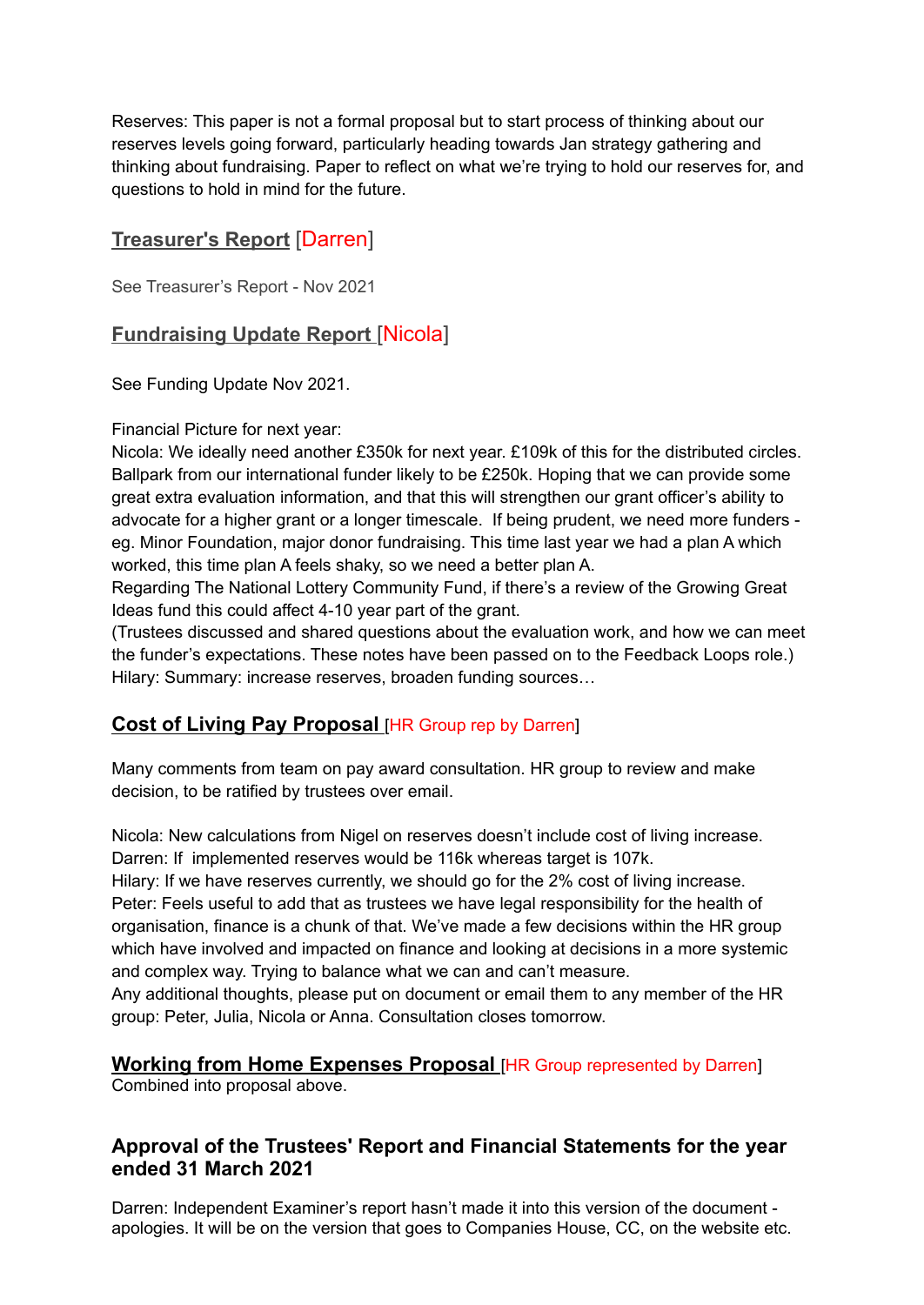Financial position they show is the same as what was presented at last trustees meeting.

#### **Decision: Trustees approve Trustees report and Financial statements for year ended 31 March 2021.**

### **Risk Register Overview**

See Risk Register Doc

Key reflections:

- Keen to see progress made on what a Hub for England and Wales could look like (Nicola).
- Question on whether strategic intentions are the same as our Areas of Focus?
- Row 9 on organisational structure: Deborah opening up space to reflect on shared governance in January (Nicola)
- Re seed funding: being allowed to do subsidy controls will be important, we haven't had legal advice about it so far. Amber & Sam applied for partnership membership of A4ID (pro-bono lawyers) so perhaps solution lies there (Nicola)
- Row 9 I'm a fan of our governance structure but there are times when it creates difficulties and slowness. Proposal on cost of living is an example. Good for us to reflect on how active or passive we are as trustees within that process and if there's anything we can do - delegated responsibilities, what we need to be part of and what we don't (Peter)
- Row 14 Loss of staff. This is a complex risk, loss of staff generally & certain members of the team. Risk of that happening at the moment, evaluation, institutional memory & fundraising. Agreed to increase severity risk on register.
- Risk of overspending on budgets due to inflation.
- Re trustee roles. Aware of capacity.
- Governance & distribution roles: Part-time roles a real challenge, people on different amounts of hours affecting availability, things getting stuck. Relates to budgeting.
- Challenge of TN working entirely online.

Review of the Schedule of Matters Reserved for the Trustees See Schedule of Matters reserved for the Trustees Doc

Hilary: Action to circulate this to trustees for input. Amber and I met and we agreed to add additional columns to ensure that these get covered (who, what, how + each year).

#### Trustees Skills and Experience Audit

See Trustees Skills & Experience Audit

This is about looking at existing opportunities and ones we can create for potential trustees.

Everyone has filled in skills & experience audit. Some lack of clarity about headings & to be scored. Amber has pulled together into a combined tab.

Key points:

● Looking at lower scores - 'is involved in Transition initiative or hub' is not a concern to me; more about understanding about the type of work that Transition does (Hilary)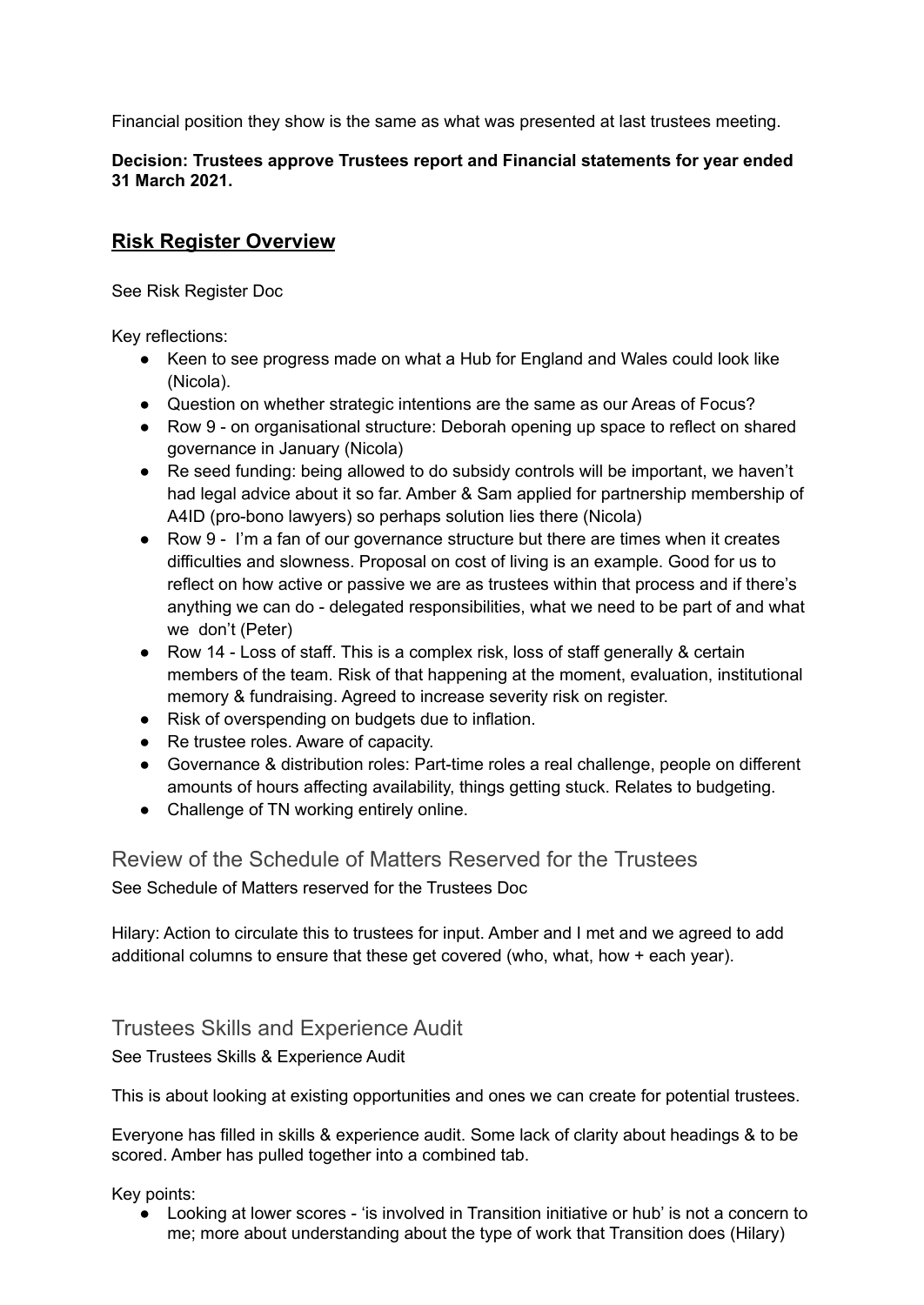- Recruitment connections with funders, social entrepreneurship.. be good to have someone with a real knowledge of income generation in an organisation like ours. Are there others who have done more innovative stuff in orgs like us?
- Differentiating between experience/skills & willingness. Use notes section to capture.<br>● Bringing in scope for something more self-directed. What do you think you would like
- Bringing in scope for something more self-directed. What do you think you would like to bring to your trustee role?
- Lived experience and diversity, a way to capture this? Particularly with view to recruitment.

#### **Trustees as representatives of TN**

How could we be more effective ambassadors? Nurturing collaborations/funding etc. Ref: 2021 Areas of Focus Doc

1) Check in with how trustees can engage with TN at the moment..

2) Check in about other opportunities that we haven't explored, or could be looked at. Speaking opportunities, representing TN at events, linking with evaluation and comms work.

| Listing existing roles on working groups: |  |  |  |  |
|-------------------------------------------|--|--|--|--|
|-------------------------------------------|--|--|--|--|

| <b>Peter</b>  | HR Decision Making group, Income generation group                                                                                                                                                                                                                         |
|---------------|---------------------------------------------------------------------------------------------------------------------------------------------------------------------------------------------------------------------------------------------------------------------------|
| <b>Hilary</b> | Income generation group, Transition Together development 'holding pin'(?),<br>attended some Lankelly Chase governance discussion (informal)                                                                                                                               |
| <b>Darren</b> | Finance, Income generation group, Hubs Circle Link, some meetings with<br>funders                                                                                                                                                                                         |
| Anna          | HR Decision Making group                                                                                                                                                                                                                                                  |
| <b>Becky</b>  | Not a formal member but contributed to comms circle re accessibility &<br>external comms approaches. We talked about some informal training around<br>digital accessibility, and helping with comms bid proposal for Minor<br>Foundation. Happy with working on language. |
| <b>Kevin</b>  | Happy to get involved in income generation, happy to be involved in<br>evaluation - as well as HR but looks like there's enough people in that group.                                                                                                                     |
| <b>Keyne</b>  | May be of additional help re comms & governance & crunchy technical areas                                                                                                                                                                                                 |

Key points:

- Need way of making clear what the avenues for involvement are. Some, like HR group, through election by consent. Others are opt in. Also flag time commitment & what role entails
- Reminder that there's trustee basic time commitment & then these are optional extras, depending on fluctuating capacity, a good way to feel involved.
- Sometimes there are temporary groups re project development.
- Way to flag which proposals need input (and who)?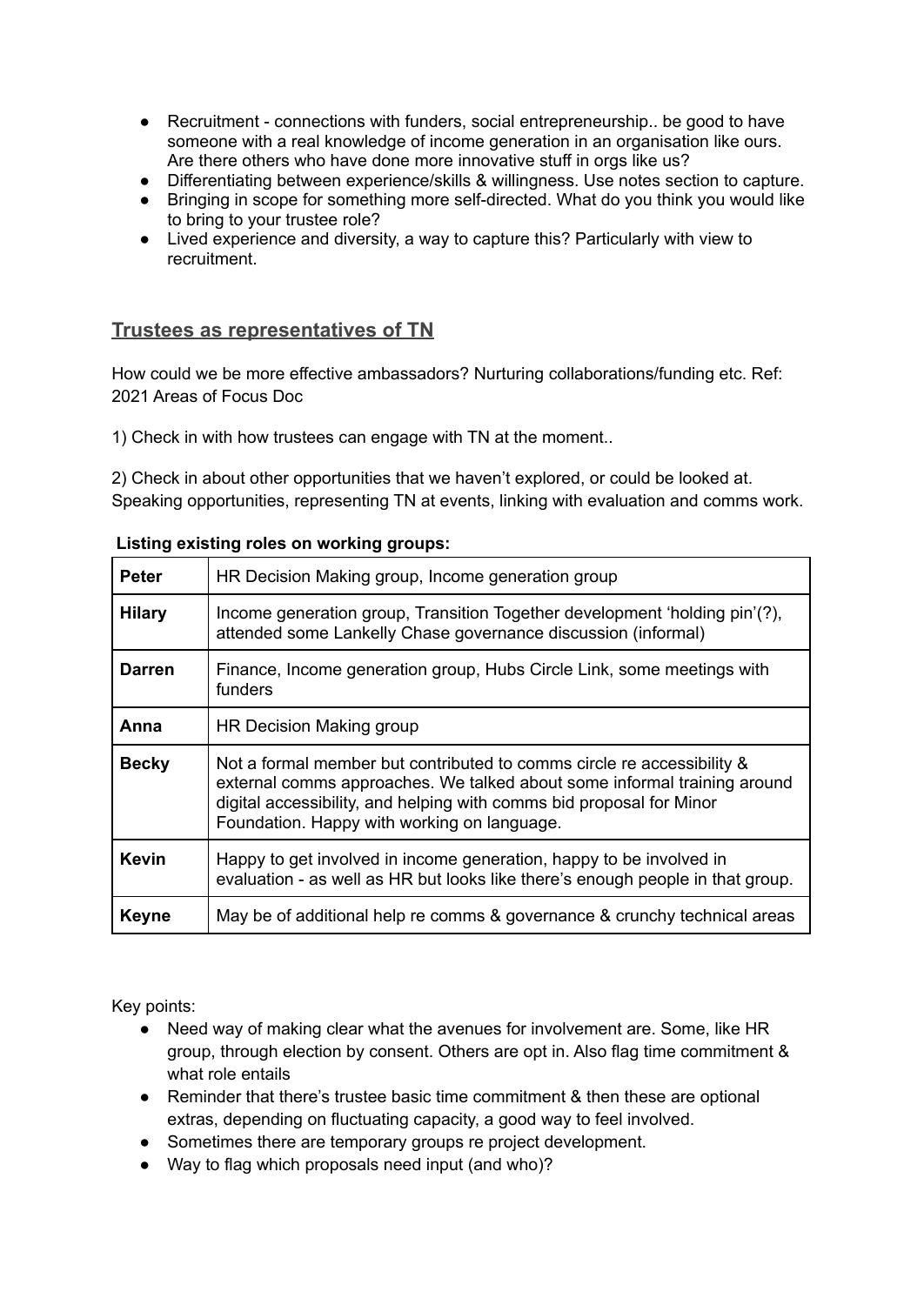#### **Opportunity, ability, motivation**

Opportunities for trustees to act as ambassadors/to represent the organisation:

Hilary: Note Rob had written about his role & need to expand the number of recognised voices for TN. Are we properly maximising the potential we have to speak in other places? Useful to have basic info about Transition & then telling from our own perspective, not feeling like you have to be Rob, but to tell your own version based on your connection or experience.

Key discussion points:

- Julia holding speaker request role at the moment, receives enquiries. Can channel opportunities to trustees too.
- Need for updated presentation slides/slide decks & key messages, eg. 5 points
- Characteristics of Transition work links to this discussion
- Anna mentions that she's a trustee for TN when doing other talks/opportunities low hanging fruit.
- Opportunity or offer? In Happy Museum session we created a shared narrative. Could we do the same for TN? (Hilary)
- Worth having exploratory conversation to build up a system map of who is doing what, when, where and how. What the opportunity is to relay TN stories - developing messaging, etc. What are we offering, where do we signpost interested people/orgs etc (Keyne)
- Being aware of opportunities & notice spaces where TN could bring something or receive something. Developing relationship with funders? Income generation?
- Calls to action: audience of broad public, does TN have a Call to Action? What do we want people to be doing at any given time? How is this being fed through TN?
- External evaluation Canva as an output that can have multiple purposes? Makes sense to look at that as an opportunity - an engagement and opportunity tool to seek out donors.
- On narratives: building a new system while the old one dies (system collapse). Analogy of a brown dying lawn but the green shoots are numerous and are there (grassroots community action) when you look more closely (just not very visible yet). We need to be part of communicating the new system via our own narrative (Hilary).
- Elements of risk to unspoken power, who gets to craft and speak a narrative, who and what is included and not included. Important to be strategic about this, who are we persuading to do and what? (Keyne)
- The role of trustee opens certain doors where the role of community member doesn't necessarily. How will invitations for speaker requests respond to 'here's a trustee' vs 'here's a group'? (Peter)
- Comms strategy massive lack of capacity in the comms circle, keeping it as a priority but not sure how we do it given this ongoing tension.
- Calls to action might be see if there's a Transition group you want to join, see if you'd be up for starting one, join social media channels (Nicola)
- What are the more short term capacity building things we can do to build resource and take advantage of opportunities while comms is something we are fundraising for and thinking about strategically?
- Slack group for fast turnaround requests, exploration discussion re existing connections to identify particular opps, calls to action, where to direct people re what the movement is etc. Not instructions but ideas of how to self-directedly get involved.